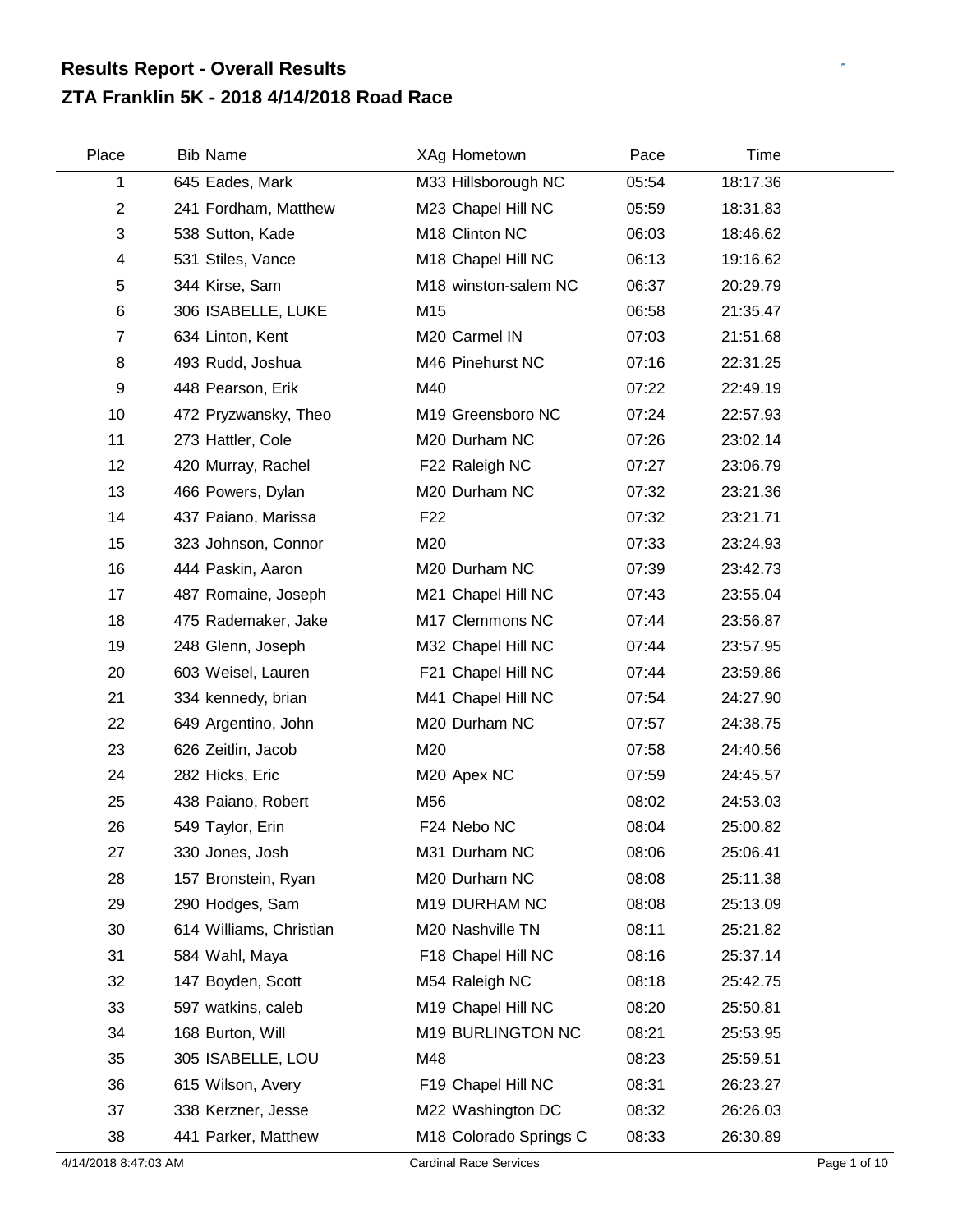| Place | <b>Bib Name</b>           | XAg Hometown         | Pace  | Time     |  |
|-------|---------------------------|----------------------|-------|----------|--|
| 39    | 637 Pharr, Cameron        | M21 Chapel Hill NC   | 08:35 | 26:36.84 |  |
| 40    | 268 Harris, Caroline      | F19 High Point NC    | 08:37 | 26:43.42 |  |
| 41    | 267 Hardeman, Ross        | M27 New Bern NC      | 08:38 | 26:44.26 |  |
| 42    | 347 Kuang, Joanna         | F19 Chapel Hill NC   | 08:40 | 26:51.12 |  |
| 43    | 419 Munoz, Gabriela       | F20 New York NY      | 08:43 | 27:00.65 |  |
| 44    | 431 O'Brien, Liam         | M16 Davidson NC      | 08:44 | 27:05.18 |  |
| 45    | 367 Marks, Bill           | M53 Waxhaw NC        | 08:45 | 27:07.53 |  |
| 46    | 208 Dawson, Nick          | M37 greensboro NC    | 08:46 | 27:09.47 |  |
| 47    | 490 Royal, Bradley        | M13 Hope Mills NC    | 08:47 | 27:13.42 |  |
| 48    | 423 Nelson, Rick          | M52 supply NC        | 08:48 | 27:15.85 |  |
| 49    | 111 Ayers, Cory           | M20 Raleigh NC       | 08:51 | 27:27.56 |  |
| 50    | 262 Hanby, David          | M57 Cornelius NC     | 08:54 | 27:35.34 |  |
| 51    | 618 Winslow, Bristol      | F50 Durham NC        | 08:56 | 27:42.28 |  |
| 52    | 619 Winslow, Thomas       | M21 Chapel Hill NC   | 08:56 | 27:42.82 |  |
| 53    | 104 Adams, Alexander      | M20 Fort Mill SC     | 08:57 | 27:43.46 |  |
| 54    | 488 Rosenberg, Maxwell    | M19                  | 08:57 | 27:45.78 |  |
| 55    | 449 Pearson, Erin         | F40                  | 08:58 | 27:47.51 |  |
| 56    | 261 Hamilton, Helen       | F22 Chapel Hill NC   | 09:00 | 27:54.62 |  |
| 57    | 343 Kirse, Kathy          | F51 winston-salem NC | 09:00 | 27:55.47 |  |
| 58    | 212 DiSerafino, Chris     | M19 Raleigh NC       | 09:00 | 27:55.54 |  |
| 59    | 140 Bloomfeld, Jack       | M21 winston-salem NC | 09:01 | 27:56.81 |  |
| 60    | 145 Boyd, Matthew         | M22 Chapel Hill NC   | 09:01 | 27:57.50 |  |
| 61    | 509 Shoemaker, Claudia    | F24 Raleigh NC       | 09:02 | 28:01.35 |  |
| 62    | 491 Royal, Colleen        | F19 Hope Mills NC    | 09:03 | 28:03.91 |  |
| 63    | 607 Whitty, Chrissy       | F22 Chapel Hill NC   | 09:05 | 28:10.52 |  |
| 64    | 574 Vaughn, Kylee         | F19 Chapel Hill NC   | 09:06 | 28:13.82 |  |
| 65    | 517 Slutkin, Aaron Cooper | M19 Lutherville MD   | 09:07 | 28:14.72 |  |
| 66    | 209 Dawson, Rebecca       | F38 greensboro NC    | 09:09 | 28:22.90 |  |
| 67    | 486 Robinson, David       | M53 Raleigh NC       | 09:10 | 28:25.25 |  |
| 68    | 522 Sneed, Jacob          | M21 Chapel Hill NC   | 09:11 | 28:27.74 |  |
| 69    | 428 OBrien, Campbell      | M13 Davidson NC      | 09:13 | 28:32.93 |  |
| 70    | 127 Bennett, Matthew      | M20 Forest City NC   | 09:13 | 28:34.11 |  |
| 71    | 700 Tarter, Maya          | F11 Chapel Hill NC   | 09:13 | 28:34.69 |  |
| 72    | 214 Doppelt, Jesse        | M20                  | 09:14 | 28:38.55 |  |
| 73    | 117 Beck, Joseph          | M20 Alexandria VA    | 09:17 | 28:45.66 |  |
| 74    | 699 Tarter, Isaac         | M8 Chapel Hill NC    | 09:17 | 28:47.26 |  |
| 75    | 457 Pevonka, Caroline     | F21 Chapel Hill NC   | 09:19 | 28:54.02 |  |
| 76    | 458 Pevonka, Donald       | M55 Wilmington NC    | 09:20 | 28:54.70 |  |
| 77    | 616 Wilson, Michael       | M19 Wilmington NC    | 09:20 | 28:55.92 |  |
| 78    | 307 Ishida, Saki          | F21 Chapel Hill NC   | 09:21 | 28:57.92 |  |
| 79    | 113 Baker, Robert         | M21 Chapel Hill NC   | 09:22 | 29:00.76 |  |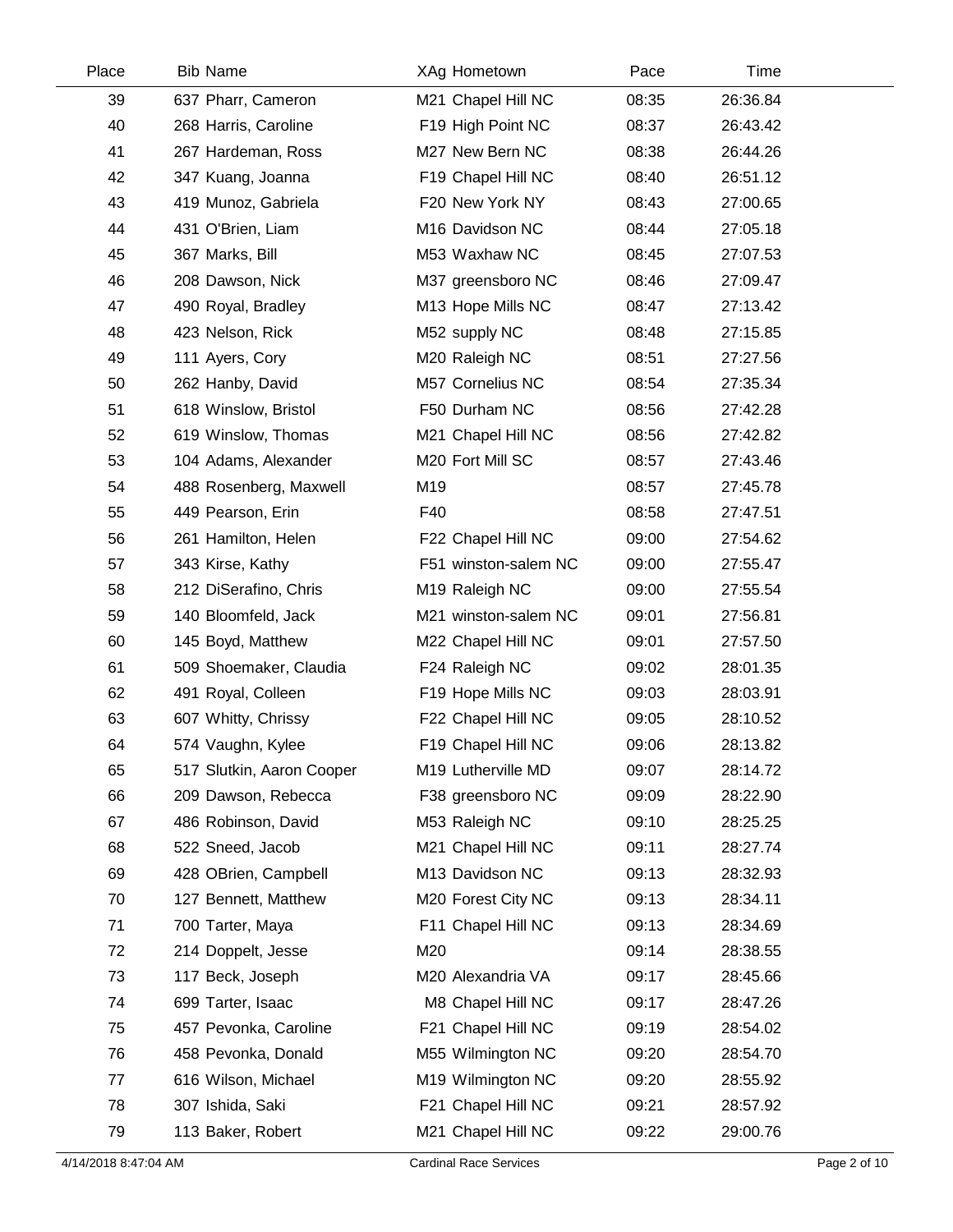| Place | <b>Bib Name</b>              | XAg Hometown         | Pace  | Time     |  |
|-------|------------------------------|----------------------|-------|----------|--|
| 80    | 546 Talton, Brittany         | F24 Smithfield NC    | 09:25 | 29:10.74 |  |
| 81    | 126 Bennett, Mary Elizabeth  | F23 Forest City NC   | 09:27 | 29:18.94 |  |
| 82    | 371 Martin, McKinnon         | M22 Forest City NC   | 09:28 | 29:19.29 |  |
| 83    | 502 Shearer, Julia           | F13 Fuquay-Varina NC | 09:28 | 29:20.92 |  |
| 84    | 503 Shearer, Todd            | M46 Fuquay-Varina NC | 09:28 | 29:21.09 |  |
| 85    | 630 Douglas, Gordon          | M53 Greenville NC    | 09:28 | 29:21.61 |  |
| 86    | 467 Powers, Sophie           | F13 Davidson NC      | 09:29 | 29:23.54 |  |
| 87    | 237 Fitch, Holly             | F19 Chapel Hill NC   | 09:29 | 29:24.49 |  |
| 88    | 235 Fillman, Kim             | F47 Shallote NC      | 09:31 | 29:29.44 |  |
| 89    | 176 Campbell, Jeness         | F48 Chapel Hill NC   | 09:32 | 29:32.97 |  |
| 90    | 185 Chatain, Miles           | M48 Chapel Hill NC   | 09:32 | 29:33.69 |  |
| 91    | 181 Castoral, Ellie Grace    | F16 Davidson NC      | 09:32 | 29:34.49 |  |
| 92    | 285 Hipp, Sylvia             | F17 Pinehurst NC     | 09:32 | 29:34.54 |  |
| 93    | 433 Ortero-Calderero, Fatima | F17 Pinehurst NC     | 09:33 | 29:35.67 |  |
| 94    | 163 Brubaker, Amy            | F19 Chapel Hill NC   | 09:36 | 29:45.55 |  |
| 95    | 520 smith, Nicky             | M62 Greensboro NC    | 09:36 | 29:46.79 |  |
| 96    | 535 Sullivan, Mikaela        | F22 Chapel Hill NC   | 09:36 | 29:46.96 |  |
| 97    | 186 Cheek, Rachel            | F21 Waxhaw NC        | 09:39 | 29:56.12 |  |
| 98    | 232 Ferguson, Jacob          | M23 Raleigh NC       | 09:40 | 29:57.01 |  |
| 99    | 501 Shah, Rohun              | M21 Fayetteville NC  | 09:44 | 30:10.13 |  |
| 100   | 527 Stancill, Robert         | M55 RALEIGH NC       | 09:46 | 30:17.90 |  |
| 101   | 340 Kim, Hailey              | F21 Chapel Hill NC   | 09:47 | 30:20.89 |  |
| 102   | 135 Bhatia, Dhvani           | F20 CARY NC          | 09:49 | 30:25.55 |  |
| 103   | 641 Torto, Casey             | F20 Elon NC          | 09:50 | 30:28.18 |  |
| 104   | 643 Hotelling, Jim           | M70 Chapel Hill NC   | 09:50 | 30:29.21 |  |
| 105   | 642 Vondran, Alexis          | F <sub>21</sub>      | 09:51 | 30:31.24 |  |
| 106   | 446 Patrick, Eileen          | F44 Chapel Hill NC   | 09:51 | 30:32.25 |  |
| 107   | 401 Miller, Judy             | F54 Chapel Hill NC   | 09:52 | 30:35.41 |  |
| 108   | 623 Yeatts, Stone            | M22 Greensboro NC    | 09:54 | 30:40.52 |  |
| 109   | 580 Vince Cruz, Zsarynne     | F25 Chapel Hill NC   | 09:56 | 30:46.92 |  |
| 110   | 114 Bakthavachalam, Devikala | F28 Cary NC          | 09:58 | 30:54.44 |  |
| 111   | 362 Mahalingam, Tanisa       | F19 Chapel Hill NC   | 09:59 | 30:58.26 |  |
| 112   | 620 Wise, Jordan             | M21 Chapel Hill NC   | 10:01 | 31:03.39 |  |
| 113   | 560 Trent, Taylor            | F22 Greensboro NC    | 10:04 | 31:11.19 |  |
| 114   | 356 Lempp, John              | M53 Greensboro NC    | 10:04 | 31:11.32 |  |
| 115   | 131 BERMAN, HELEN            | M54 Indian Trail NC  | 10:05 | 31:14.49 |  |
| 116   | 610 Whitty, Tara             | F25 Chapel Hill NC   | 10:05 | 31:15.22 |  |
| 117   | 255 Greene, Daniel           | M26 New York NY      | 10:05 | 31:16.13 |  |
| 118   | 533 Stout, Ricky             | M56 Goldston NC      | 10:08 | 31:24.61 |  |
| 119   | 358 Liang, Michelle          | F22 Chapel Hill NC   | 10:09 | 31:26.66 |  |
| 120   | 384 McNeil, James            | M54                  | 10:09 | 31:28.91 |  |
|       |                              |                      |       |          |  |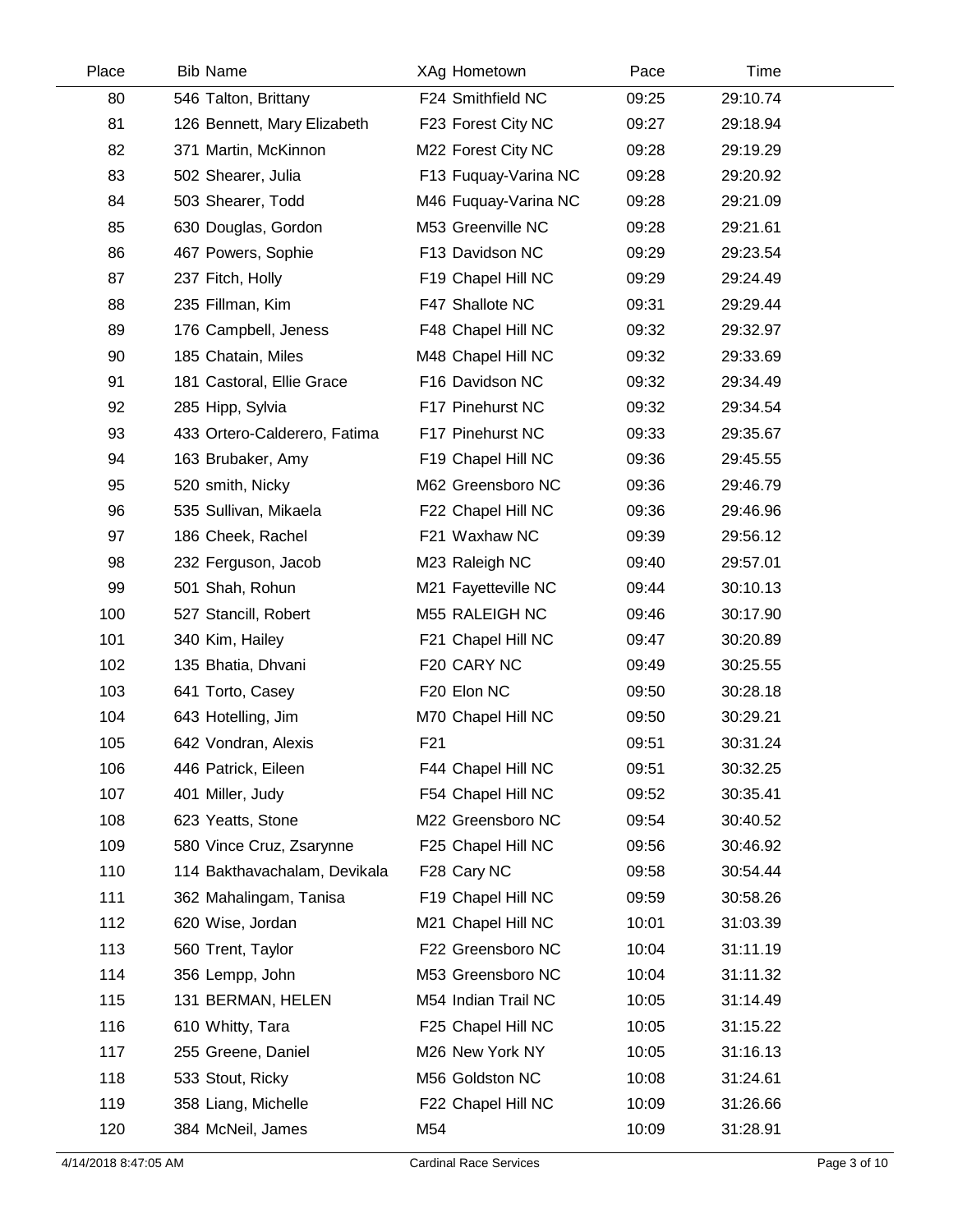| Place | <b>Bib Name</b>         | XAg Hometown            | Pace  | Time     |  |
|-------|-------------------------|-------------------------|-------|----------|--|
| 121   | 385 McNeil, John        | M20                     | 10:10 | 31:29.97 |  |
| 122   | 130 Berman, Clive       | M57 Indian Trail NC     | 10:10 | 31:31.72 |  |
| 123   | 456 Pertalion, Claire   | F49 RALEIGH NC          | 10:11 | 31:32.56 |  |
| 124   | 226 Estroff, Cameron    | M22 Raleigh NC          | 10:11 | 31:33.76 |  |
| 125   | 500 Scott, Lyndsay      | F21 Raleigh NC          | 10:11 | 31:34.83 |  |
| 126   | 152 Branham, Melissa    | F36 Salisbury NC        | 10:12 | 31:36.49 |  |
| 127   | 331 Jones, Rachel       | F31 Durham NC           | 10:17 | 31:52.76 |  |
| 128   | 510 Sholes, Kyle        | M18 Kings Mountain NC   | 10:18 | 31:55.14 |  |
| 129   | 376 McAfee, Ben         | M19 CHARLOTTE NC        | 10:19 | 31:57.41 |  |
| 130   | 412 Mitchell, Rebecca   | F25 Durham NC           | 10:19 | 31:59.95 |  |
| 131   | 108 Allison, Taylor     | M27 Charlotte NC        | 10:20 | 32:01.97 |  |
| 132   | 390 Melvin, Kyle        | M24 Chapel Hill NC      | 10:22 | 32:09.54 |  |
| 133   | 406 Mills, Karin        | F52 Carrboro NC         | 10:25 | 32:17.84 |  |
| 134   | 477 Rajaraman, Gayathri | F45 DURHAM NC           | 10:27 | 32:22.91 |  |
| 135   | 346 Kreis, Amy          | F26 Charlotte NC        | 10:27 | 32:24.52 |  |
| 136   | 317 James, Madison      | F20 Chapel Hill NC      | 10:28 | 32:27.29 |  |
| 137   | 512 Simonetti, Beth     | F <sub>53</sub>         | 10:30 | 32:32.63 |  |
| 138   | 550 Taylor, Lori        | F50 Nebo NC             | 10:33 | 32:43.19 |  |
| 139   | 355 Lempp, Grace        | F24 Chapel Hill NC      | 10:34 | 32:46.71 |  |
| 140   | 309 lx, mark            | M52 Pinehurst NC        | 10:34 | 32:46.89 |  |
| 141   | 478 Ratchford, Peyton   | F20 Chapel Hill NC      | 10:40 | 33:04.85 |  |
| 142   | 539 Sutton, Ken         | M51 Clinton NC          | 10:41 | 33:08.39 |  |
| 143   | 581 von Amsberg, Eric   | M18 Waxhaw NC           | 10:44 | 33:17.25 |  |
| 144   | 582 von Amsberg, Marc   | M53 Waxhaw NC           | 10:44 | 33:17.91 |  |
| 145   | 400 Miller, Chandler    | F24 Chapel Hill NC      | 10:48 | 33:27.40 |  |
| 146   | 243 Foutz, Richard      | M62 Boone NC            | 10:50 | 33:34.38 |  |
| 147   | 242 foutz, rachel       | F21 Boone NC            | 10:50 | 33:35.51 |  |
| 148   | 498 Schoor, Michael     | M53                     | 10:53 | 33:45.74 |  |
| 149   | 422 Nelson, Amy         | F51 supply NC           | 10:54 | 33:48.72 |  |
| 150   | 542 Swales, Geoff       | M52 Apex NC             | 10:55 | 33:50.74 |  |
| 151   | 364 Maleski, Ella       | F13 Waxhaw NC           | 10:56 | 33:54.84 |  |
| 152   | 107 Allison, Lindsey    | F19 Huntersville NC     | 10:59 | 34:01.84 |  |
| 153   | 638 Poe, Steve          | M53 greensboro NC       | 10:59 | 34:02.91 |  |
| 154   | 279 Herndon, Bailey     | F19 Salisbury NC        | 11:00 | 34:05.91 |  |
| 155   | 202 Daniel, Madeline    | F19 Burlington NC       | 11:00 | 34:07.16 |  |
| 156   | 647 Dunham, William     | M48 Greensboro NC       | 11:01 | 34:07.72 |  |
| 157   | 177 Cantrell, Kerri     | F51 Lumberton NC        | 11:01 | 34:10.19 |  |
| 158   | 258 Griffin, Sean       | M <sub>11</sub> Cary NC | 11:02 | 34:12.66 |  |
| 159   | 469 Pratt, Tom          | M55 Durham NC           | 11:02 | 34:12.75 |  |
| 160   | 497 Salmon, Lydia       | F19 Chapel Hill NC      | 11:04 | 34:17.97 |  |
| 161   | 162 broyles, brad       | M52 Raleigh NC          | 11:07 | 34:26.90 |  |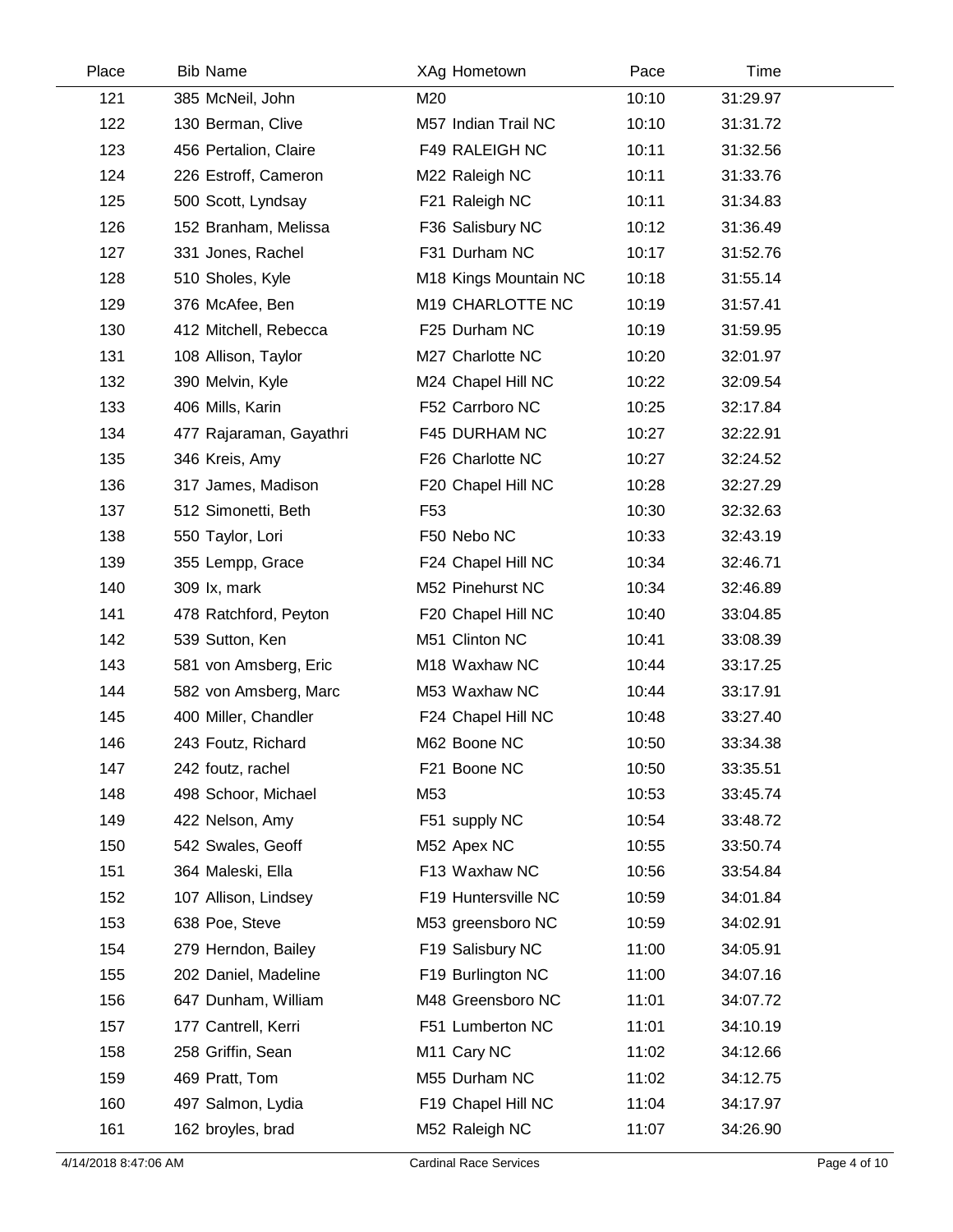| Place | <b>Bib Name</b>          | XAg Hometown        | Pace  | Time     |  |
|-------|--------------------------|---------------------|-------|----------|--|
| 162   | 200 Cranford, Jennifer   | F45 Salisbury NC    | 11:08 | 34:31.93 |  |
| 163   | 277 HENDERSON, RACHEL    | F41                 | 11:11 | 34:38.69 |  |
| 164   | 178 Carnes, Jake         | M23                 | 11:11 | 34:40.26 |  |
| 165   | 276 Henderson, Heather   | F49 Waxhaw NC       | 11:13 | 34:45.74 |  |
| 166   | 636 Pena, Alicia         | F36 Chapel Hill NC  | 11:13 | 34:46.03 |  |
| 167   | 639 Ruh, Becki           | F40 greensboro NC   | 11:16 | 34:54.72 |  |
| 168   | 348 Lamkin, Laura        | F57 Raleigh NC      | 11:24 | 35:18.94 |  |
| 169   | 394 Meshwork, Laura      | F <sub>54</sub>     | 11:27 | 35:29.12 |  |
| 170   | 513 Simonetti, Vince     | M61                 | 11:28 | 35:33.94 |  |
| 171   | 480 Rezabek, Rachel      | F18 Huntsville AL   | 11:30 | 35:38.61 |  |
| 172   | 389 Medlin, Meredith     | F22 New Bern NC     | 11:31 | 35:41.79 |  |
| 173   | 318 Jayne, Katrina       | F51 Hope Mills NC   | 11:31 | 35:42.31 |  |
| 174   | 256 Griffin, Diane       | F47 Cary NC         | 11:32 | 35:45.02 |  |
| 175   | 609 Whitty, Reece        | F6 Raleigh NC       | 11:33 | 35:48.35 |  |
| 176   | 611 Whitty, Tom          | M52 Raleigh NC      | 11:34 | 35:50.45 |  |
| 177   | 416 Moss, Michelle       | F40 BURLINGTON NC   | 11:36 | 35:57.54 |  |
| 178   | 543 Swales, Liz          | F52 Apex NC         | 11:40 | 36:10.45 |  |
| 179   | 541 Swales, Colin        | M21 Apex NC         | 11:40 | 36:10.60 |  |
| 180   | 621 Woodley, Kayla       | F19 Hillsborough NC | 11:42 | 36:16.13 |  |
| 181   | 119 Benfield, Abbie      | F21 Reidsville NC   | 11:42 | 36:16.76 |  |
| 182   | 120 Benfield, Claudia    | F18 Reidsville NC   | 11:49 | 36:38.01 |  |
| 183   | 121 Benfield, Heath      | M52 Reidsville NC   | 11:49 | 36:38.73 |  |
| 184   | 304 ISABELLE, KATE       | F43                 | 11:52 | 36:46.15 |  |
| 185   | 183 Castoral, Peter      | M48 Davidson NC     | 11:55 | 36:57.35 |  |
| 186   | 622 Yando, Marie         | F50 Waxhaw NC       | 11:56 | 36:58.72 |  |
| 187   | 408 Mills, Tina          | F45 Carrboro NC     | 11:56 | 36:59.01 |  |
| 188   | 192 CLARK, JEN           | F <sub>53</sub>     | 11:58 | 37:05.97 |  |
| 189   | 554 Thompson, Elnora     | F70 Cherokee NC     | 12:01 | 37:14.22 |  |
| 190   | 587 Walker, Rhonda       | F50 Lenoir NC       | 12:15 | 37:59.86 |  |
| 191   | 476 Rademaker, Lisa      | F49 Clemmons NC     | 12:19 | 38:11.10 |  |
| 192   | 149 Brady, Anna          | F18 Reidsville NC   | 12:21 | 38:17.99 |  |
| 193   | 315 Jacober, Jennifer    | F18 Chapel Hill NC  | 12:23 | 38:21.89 |  |
| 194   | 566 Turek, Sage          | F18 Chapel Hill NC  | 12:23 | 38:22.25 |  |
| 195   | 332 Kane, Noah           | M13 Raleigh NC      | 12:28 | 38:37.98 |  |
| 196   | 496 Saiz, Sofia          | F18 Gastonia NC     | 12:29 | 38:42.44 |  |
| 197   | 211 DePinto, Brooke      | F39 WAKE FOREST N   | 12:30 | 38:46.24 |  |
| 198   | 164 Bryan, Stephanie     | F40 Raleigh NC      | 12:31 | 38:46.74 |  |
| 199   | 532 Stoneking, Kelly     | F41 Carrboro NC     | 12:32 | 38:51.81 |  |
| 200   | 625 Yule, Kristy         | F46 Chapel Hill NC  | 12:33 | 38:52.80 |  |
| 201   | 598 Watkins, Shannon     | F47 Chapel Hill NC  | 12:36 | 39:03.40 |  |
| 202   | 553 Thompson, Anna Grace | F19 Chapel Hill NC  | 12:38 | 39:08.69 |  |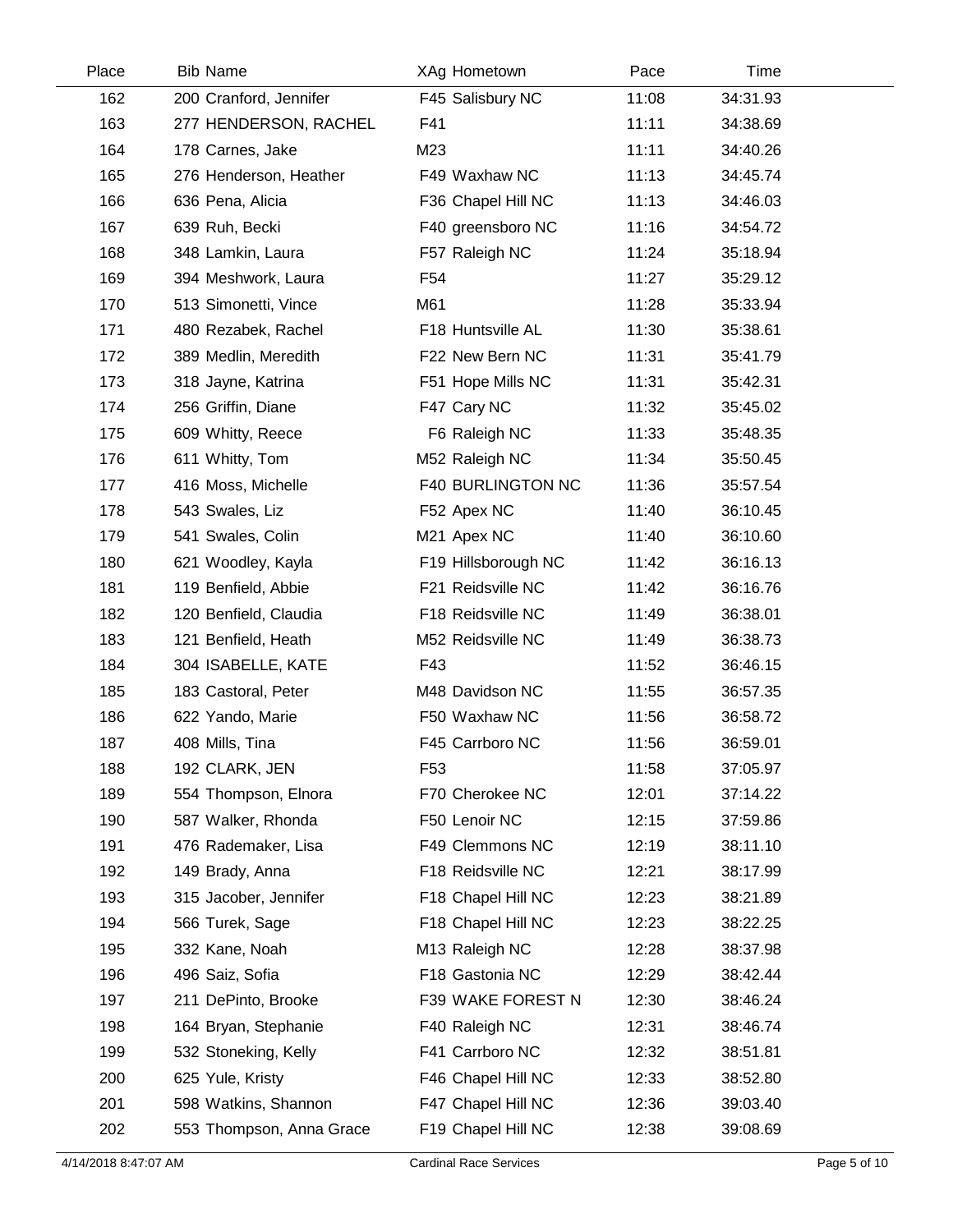| Place | <b>Bib Name</b>            | XAg Hometown            | Pace  | Time     |  |
|-------|----------------------------|-------------------------|-------|----------|--|
| 203   | 233 Ferguson, Mary Britt   | F23 Raleigh NC          | 12:44 | 39:27.40 |  |
| 204   | 511 Siff, Jordan           | M20                     | 12:44 | 39:28.58 |  |
| 205   | 194 Codo-McNeil, Paula     | F54                     | 12:53 | 39:55.42 |  |
| 206   | 479 Reven, Jael            | F42 Greenlawn NY        | 13:09 | 40:47.06 |  |
| 207   | 633 Hervey, Owen           | M7 Durham NC            | 13:11 | 40:50.87 |  |
| 208   | 246 Gentry-Bumm, Elizabeth | F38 Durham NC           | 13:11 | 40:51.96 |  |
| 209   | 151 Brady, Elizabeth       | F21 Reidsville NC       | 13:11 | 40:53.28 |  |
| 210   | 167 Bumm, Staley           | M7 Durham NC            | 13:13 | 40:56.88 |  |
| 211   | 430 O'Brien, Amanda        | F49 Davidson NC         | 13:17 | 41:11.66 |  |
| 212   | 436 OFÇÖBrien, Meg         | F53 Davidson NC         | 13:18 | 41:13.24 |  |
| 213   | 435 OFÇÖBrien, Greg        | M56 Davidson NC         | 13:18 | 41:13.66 |  |
| 214   | 150 Brady, Denise          | F54 Reidsville NC       | 13:19 | 41:15.94 |  |
| 215   | 393 Meshwork, Chandler     | F <sub>21</sub>         | 13:23 | 41:29.09 |  |
| 216   | 206 Davis, Robin           | F52 Raleigh NC          | 13:34 | 42:04.79 |  |
| 217   | 103 Abernethy, Noah        | M14 Cherryville NC      | 13:48 | 42:47.41 |  |
| 218   | 102 Abernethy, Macy        | F21 Chapel Hill NC      | 13:49 | 42:48.95 |  |
| 219   | 379 McCarthy, Ed           | M70 Raleigh NC          | 13:51 | 42:55.48 |  |
| 220   | 646 Dunham, Gina           | F48 Greensboro NC       | 13:52 | 43:00.36 |  |
| 221   | 519 Smith, Halee           | F20 Matthews NC         | 13:53 | 43:02.18 |  |
| 222   | 521 Smith, Tony            | M53 Matthews NC         | 13:53 | 43:02.26 |  |
| 223   | 585 Wainio, Robert         | M20 LAKEWOOD RCH        | 13:55 | 43:07.93 |  |
| 224   | 612 Wickham, Sean          | M20 Marshville NC       | 13:55 | 43:09.10 |  |
| 225   | 275 Hays, Olivia           | F21 Mendham NJ          | 13:56 | 43:12.19 |  |
| 226   | 124 Bennett, John Mark     | M56 Forest City NC      | 13:57 | 43:15.14 |  |
| 227   | 313 Jackson, Heather       | F <sub>22</sub>         | 13:58 | 43:17.37 |  |
| 228   | 606 White, Cassie          | F21 Chapel Hill NC      | 14:01 | 43:25.98 |  |
| 229   | 455 Perkins, Lauren        | F20 Clemmons NC         | 14:01 | 43:26.38 |  |
| 230   | 365 Maleski, Sharon        | F49 Waxhaw NC           | 14:06 | 43:41.12 |  |
| 231   | 572 Unwin, Rob             | M39 Chapel Hill NC      | 14:06 | 43:41.27 |  |
| 232   | 259 Griffin, Taylor        | F <sub>14</sub> Cary NC | 14:06 | 43:41.59 |  |
| 233   | 257 Griffin, Glen          | M48 Cary NC             | 14:10 | 43:54.17 |  |
| 234   | 300 Huang, Herman          | M51 Raleigh NC          | 14:18 | 44:19.43 |  |
| 235   | 459 Phillips, Brooke       | F46 Mendham NJ          | 14:23 | 44:34.55 |  |
| 236   | 224 Earnhardt, Rachel      | F25 Chapel Hill NC      | 14:26 | 44:44.13 |  |
| 237   | 223 Earnhardt, Pamela      | F55 Cornelius NC        | 14:26 | 44:44.45 |  |
| 238   | 319 jayne, scott           | F53 Hope Mills NC       | 14:46 | 45:47.79 |  |
| 239   | 312 jackson, elijah        | M13 Mebane NC           | 14:56 | 46:17.90 |  |
| 240   | 409 Mincey, William        | M <sub>20</sub> Cary NC | 15:20 | 47:30.69 |  |
| 241   | 395 Meyer, Cooper          | M20 Raleigh NC          | 15:20 | 47:32.60 |  |
| 242   | 180 Castoral, Elizabeth    | F13 Davidson NC         | 15:29 | 47:58.51 |  |
| 243   | 125 Bennett, June          | F55 Forest City NC      | 15:42 | 48:39.97 |  |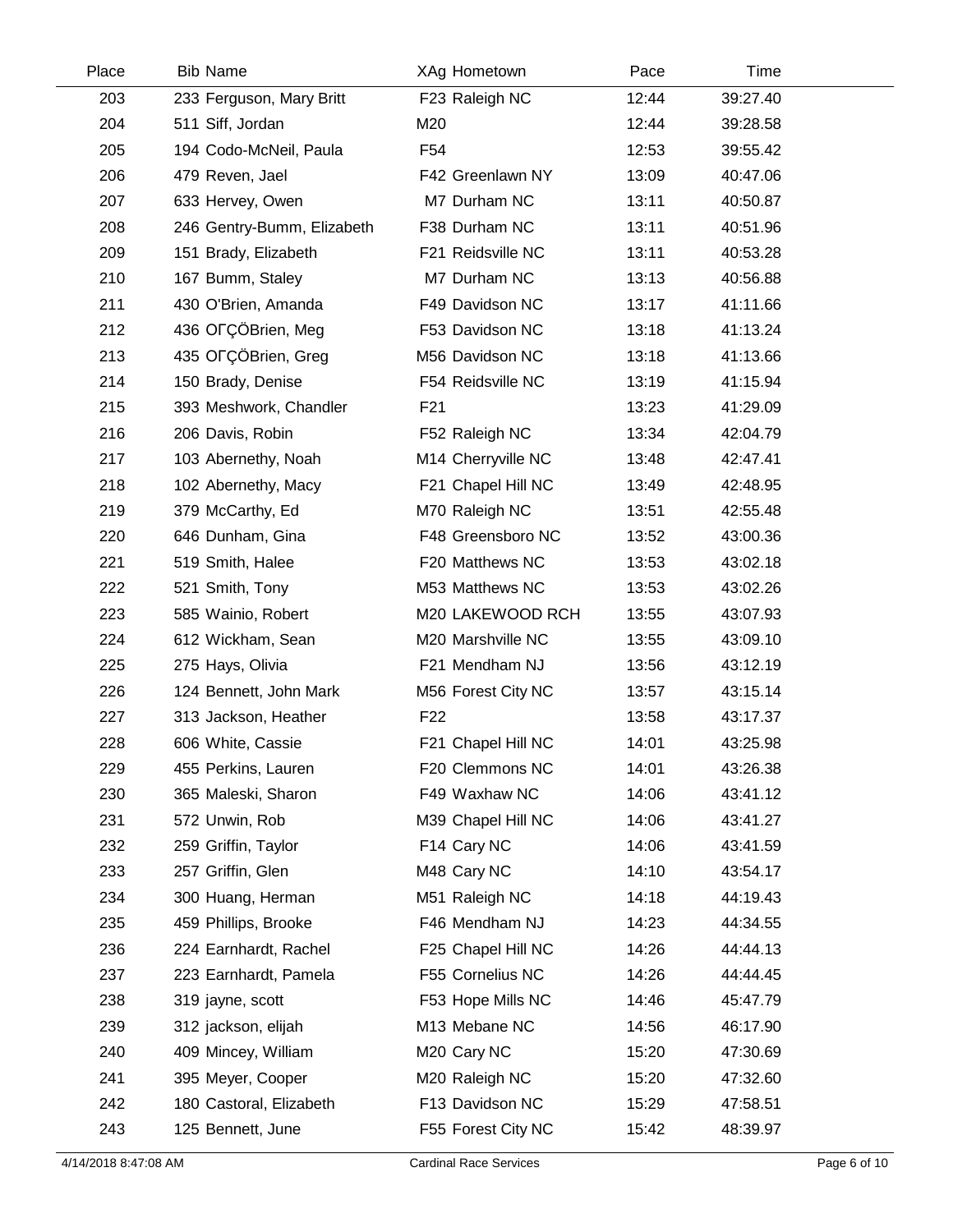| Place | <b>Bib Name</b>           | XAg Hometown            | Pace  | Time     |  |
|-------|---------------------------|-------------------------|-------|----------|--|
| 244   | 216 Douglas, Lisa         | F51 Greenville NC       | 15:42 | 48:40.37 |  |
| 245   | 494 Saiz, Cristina        | F51 Gastonia NC         | 15:43 | 48:43.96 |  |
| 246   | 613 Widin, Stephanie      | F58 Raleigh NC          | 15:53 | 49:14.69 |  |
| 247   | 432 Orshoski, Ashley      | F19 Chapel Hill NC      | 15:55 | 49:20.24 |  |
| 248   | 558 Townsend, Juliet      | F19 Hendersonville NC   | 15:55 | 49:20.74 |  |
| 249   | 537 Summers, Libby        | F21 Chapel Hill NC      | 16:01 | 49:38.22 |  |
| 250   | 128 Bennett, Meredith     | F21 Chapel Hill NC      | 16:06 | 49:54.07 |  |
| 251   | 240 Flowers, Randall      | M59                     | 16:06 | 49:54.28 |  |
| 252   | 215 Douglas, Kendall      | F22 Chapel Hill NC      | 16:06 | 49:54.57 |  |
| 253   | 239 Flowers, Mariennis    | F49                     | 16:06 | 49:54.77 |  |
| 254   | 141 Boling, Ashley        | F19 Shelby NC           | 16:06 | 49:55.87 |  |
| 255   | 460 Pittman, DellMarie    | F55 Fayetteville NC     | 16:15 | 50:22.40 |  |
| 256   | 461 Pittman, Jim          | M55 Fayetteville NC     | 16:15 | 50:23.24 |  |
| 257   | 263 Hanby, Jan            | F57 Cornelius NC        | 16:29 | 51:04.95 |  |
| 258   | 492 Rudd, Ansley          | F48 Pinehurst NC        | 16:30 | 51:07.79 |  |
| 259   | 592 ward, Christina       | <b>F55 LEXINGTON NC</b> | 16:32 | 51:13.90 |  |
| 260   | 287 hodges, andy          | M56 Trinity NC          | 16:32 | 51:15.97 |  |
| 261   | 288 Hodges, Erin          | F21 Trinity NC          | 16:32 | 51:16.09 |  |
| 262   | 289 Hodges, Evan          | M24 Charlotte NC        | 16:32 | 51:16.53 |  |
| 263   | 189 Chung, Aidan          | M14 Chapel Hill NC      | 16:35 | 51:23.83 |  |
| 264   | 387 Medlin, Jeff          | M49 New Bern NC         | 16:42 | 51:46.79 |  |
| 265   | 388 Medlin, Jennifer      | F50 New Bern NC         | 16:43 | 51:49.85 |  |
| 266   | 123 Benfield, Monica      | F49 Reidsville NC       | 16:45 | 51:54.60 |  |
| 267   | 524 Song, Monica          | F45 Chapel Hill NC      | 16:45 | 51:54.98 |  |
| 268   | 452 Penner, Colleen       | F55 Charlotte NC        | 16:49 | 52:06.72 |  |
| 269   | 453 Penner, Darryl        | M54 Charlotte NC        | 16:49 | 52:06.80 |  |
| 270   | 421 Murray, Sarah         | F55 Charlotte NC        | 16:49 | 52:07.70 |  |
| 271   | 210 Dennis, Peter         | M50 Spring TX           | 16:59 | 52:39.98 |  |
| 272   | 329 Jones, Brandie        | F48 Germanton NC        | 17:00 | 52:40.87 |  |
| 273   | 536 SUMMERS, CAROLYN      | F57 Chapel Hill NC      | 17:04 | 52:55.29 |  |
| 274   | 380 McCubbin, Lisa        | F49 Chapel Hill NC      | 17:04 | 52:55.59 |  |
| 275   | 669 Blanchard, Victoria   | F29 Raleigh NC          | 17:13 | 53:20.92 |  |
| 276   | 354 Lemonds-Bouche, Julie | F57 Charlotte NC 28209  | 17:13 | 53:22.15 |  |
| 277   | 155 Bright, Trey          | M23 Lumberton NC        | 17:13 | 53:23.57 |  |
| 278   | 415 Morgan, Rachel        | F19 Chapel Hill NC      | 17:24 | 53:55.53 |  |
| 279   | 530 Stevens, Cameron      | M20 Chapel Hill NC      | 17:24 | 53:56.75 |  |
| 280   | 403 Miller, Matt          | M55 Chapel Hill NC      | 17:30 | 54:16.14 |  |
| 281   | 402 Miller, Maria         | F53 Apex NC             | 17:31 | 54:18.40 |  |
| 282   | 399 Miller, Bill          | M56 Apex NC             | 17:31 | 54:18.65 |  |
| 283   | 156 Bright jr, Leslie     | M53 Lumberton NC        | 17:32 | 54:19.85 |  |
| 284   | 116 Bauman, Susie         | F48 Clinton NC          | 17:33 | 54:22.86 |  |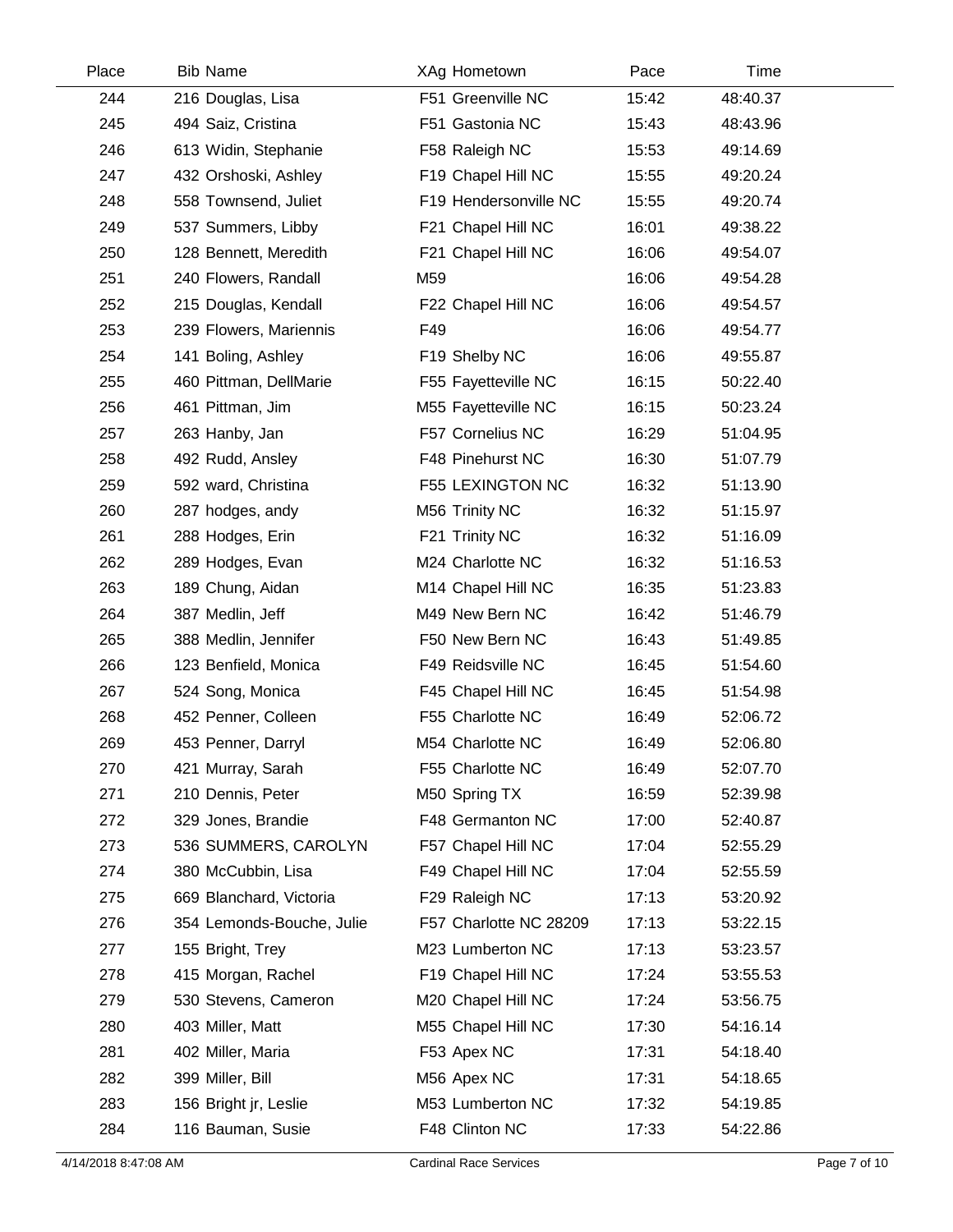| Place | <b>Bib Name</b>       | XAg Hometown            | Pace  | Time     |  |
|-------|-----------------------|-------------------------|-------|----------|--|
| 285   | 314 Jackson, Sally    | F44 King NC             | 17:34 | 54:26.38 |  |
| 286   | 311 jackson, christie | F47 Mebane NC           | 17:34 | 54:26.66 |  |
| 287   | 296 Hottle, Anna      | F20 Monroe NC           | 17:40 | 54:45.84 |  |
| 288   | 564 Trexler, Suzanne  | F51 Cary NC             | 17:40 | 54:46.49 |  |
| 289   | 562 Trexler, Mark     | M52 Cary NC             | 17:40 | 54:47.31 |  |
| 290   | 563 Trexler, Paige    | F22 Chapel Hill NC      | 17:40 | 54:47.33 |  |
| 291   | 404 milliken, denise  | F60 Monroe NC           | 17:41 | 54:50.23 |  |
| 292   | 571 Unwin, Beatrice   | F7 Chapel Hill NC       | 17:45 | 55:02.86 |  |
| 293   | 191 Chung, Sunny      | F50 Chapel Hill NC      | 17:46 | 55:04.84 |  |
| 294   | 283 Hill, Shelly      | F49 CARY NC             | 17:47 | 55:07.51 |  |
| 295   | 505 Sherman, Curt     | M <sub>16</sub> CARY NC | 17:48 | 55:10.34 |  |
| 296   | 506 Sherman, Jim      | M54 CARY NC             | 17:48 | 55:10.34 |  |
| 297   | 507 Sherman, Mary     | F51 CARY NC             | 17:48 | 55:11.60 |  |
| 298   | 142 Bouche, Jon       | M61 Charlotte NC 28209  | 17:49 | 55:14.71 |  |
| 299   | 247 Glass, Angela     | F54 Raleigh NC          | 17:49 | 55:15.23 |  |
| 300   | 342 Kinsey, Rebecca   | F54 Goldsboro NC        | 17:54 | 55:29.40 |  |
| 301   | 462 Pooley, Allison   | F16 Wilmington NC       | 18:03 | 55:57.93 |  |
| 302   | 463 Pooley, Rachel    | F45 Wilmington NC       | 18:04 | 55:58.94 |  |
| 303   | 473 Purdie, Shawn     | F48 Clinton NC          | 18:08 | 56:12.42 |  |
| 304   | 179 Carr, Wendy       | F49 Clinton NC          | 18:08 | 56:12.52 |  |
| 305   | 540 Sutton, Kim       | F52 Clinton NC          | 18:08 | 56:14.34 |  |
| 306   | 227 Estroff, Jeff     | M52 Cary NC             | 18:09 | 56:17.28 |  |
| 307   | 228 Estroff, Sonia    | F51 Cary NC             | 18:10 | 56:18.41 |  |
| 308   | 440 Parker, Cindi     | F51 Cary NC             | 18:11 | 56:21.27 |  |
| 309   | 442 Parker, Matthew   | M <sub>16</sub> Cary NC | 18:12 | 56:25.40 |  |
| 310   | 443 Parker, Tom       | M56 Cary NC             | 18:12 | 56:25.74 |  |
| 311   | 529 Staton, Tony      | M59 Horse Shoe NC       | 18:18 | 56:43.09 |  |
| 312   | 528 Staton, Jamie     | F48 Horse Shoe NC       | 18:19 | 56:46.74 |  |
| 313   | 266 Harbert, Todd     | M47 Stony Point NC      | 18:20 | 56:50.05 |  |
| 314   | 265 Harbert, Kyle     | M14 Stony Point NC      | 18:20 | 56:50.88 |  |
| 315   | 264 Harbert, Karen    | F47 Stony Point NC      | 18:20 | 56:50.89 |  |
| 316   | 169 Butler, Joanne    | F54 Raleigh NC          | 18:22 | 56:56.11 |  |
| 317   | 132 Bernhardt, Alison | F53 Raleigh NC          | 18:22 | 56:56.71 |  |
| 318   | 133 Bernhardt, Mark   | M53 Raleigh NC          | 18:22 | 56:57.39 |  |
| 319   | 184 Catha, Taylor     | F21 Cary NC             | 18:24 | 57:01.81 |  |
| 320   | 575 Velardo, John     | M22 Chapel Hill NC      | 18:24 | 57:02.58 |  |
| 321   | 624 Young, Jenny      | F22 Chapel Hill NC      | 18:25 | 57:04.14 |  |
| 322   | 110 Aronson, Kayla    | F22 Chapel Hill NC      | 18:25 | 57:04.30 |  |
| 323   | 568 Umstead, Jennifer | F24 New York NY         | 18:27 | 57:13.11 |  |
| 324   | 570 Umstead, Pamela   | F57 Cary NC             | 18:28 | 57:13.48 |  |
| 325   | 153 Bright, Carol     | F53 Lumberton NC        | 18:29 | 57:17.03 |  |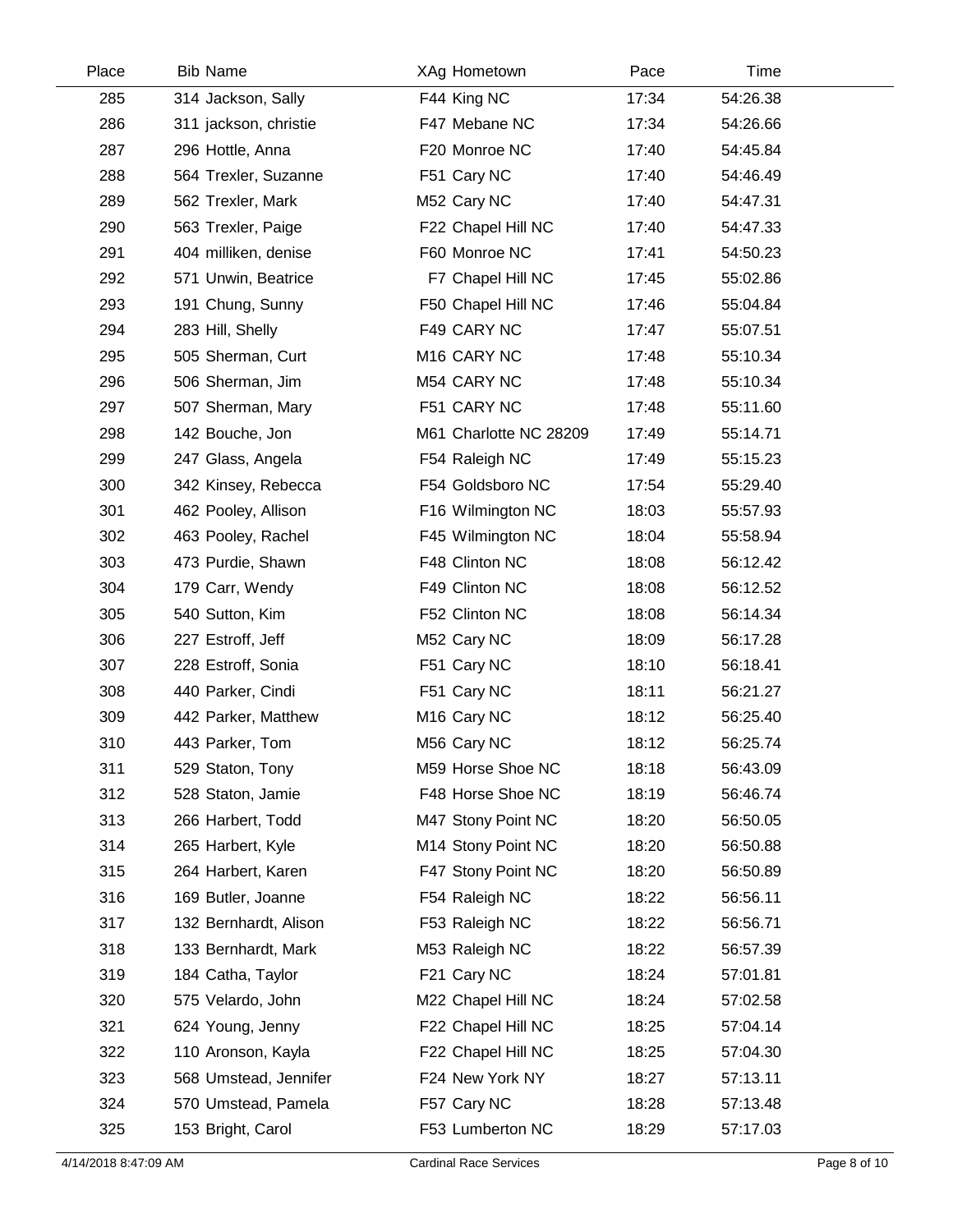| Place | <b>Bib Name</b>            | XAg Hometown         | Pace  | Time        |  |
|-------|----------------------------|----------------------|-------|-------------|--|
| 326   | 551 Taylor, Sharon         | F46 Lenoir NC        | 18:30 | 57:20.44    |  |
| 327   | 245 Gates, Jennifer        | F53 Lenoir NC        | 18:30 | 57:20.96    |  |
| 328   | 229 Faircloth, Heather     | F40 Aurtyville NC    | 18:31 | 57:24.45    |  |
| 329   | 249 GLOVER, LAURA          | F49                  | 18:31 | 57:24.95    |  |
| 330   | 188 Christofferson, Kaylan | F30 DURHAM NC        | 18:37 | 57:42.62    |  |
| 331   | 631 Frye, Catherine        | F31 Holly Springs NC | 18:37 | 57:42.81    |  |
| 332   | 526 Sorensen, Teresa       | F53 manteo NC        | 18:37 | 57:44.08    |  |
| 333   | 617 Wing, Megan            | F31                  | 18:38 | 57:44.74    |  |
| 334   | 260 Hall, Tayler           | F15 Carrboro NC      | 18:38 | 57:46.34    |  |
| 335   | 144 Bourne, Linda          | F54 Carrboro NC      | 18:40 | 57:50.80    |  |
| 336   | 231 Fearing, Judith        | F50 Nags Head NC     | 18:40 | 57:51.20    |  |
| 337   | 182 Castoral, Karen        | F47 Davidson NC      | 18:45 | 58:06.50    |  |
| 338   | 220 Durham, Amy            | F50 Clayton NC       | 18:50 | 58:23.84    |  |
| 339   | 523 Solomon, Missy         | F51 Clayton NC       | 18:51 | 58:26.41    |  |
| 340   | 382 McGraw, Kerry          | F46 Clayton NC       | 18:51 | 58:26.92    |  |
| 341   | 504 Sheehey, Maeve         | F18 Lutherville MD   | 18:52 | 58:28.21    |  |
| 342   | 316 Jacobson, Rachel       | F18 Clayton NC       | 18:52 | 58:28.63    |  |
| 343   | 165 Buck, Taylor           | F19 Waxhaw NC        | 18:52 | 58:28.80    |  |
| 344   | 221 Durham, Caroline       | F19 Clayton NC       | 18:52 | 58:29.61    |  |
| 345   | 146 Boyden, Pamela         | F52 Raleigh NC       | 18:52 | 58:29.83    |  |
| 346   | 337 Kerzner, Jamie         | F51 Raleigh NC       | 18:52 | 58:30.23    |  |
| 347   | 129 Berkemeyer, Corie      | F40 RALEIGH NC       | 19:07 | 59:14.19    |  |
| 348   | 465 Pope, Tim              | M56 Fayetteville NC  | 19:07 | 59:14.98    |  |
| 349   | 464 Pope, Carol            | F48 Fayetteville NC  | 19:07 | 59:16.34    |  |
| 350   | 644 Stancill, Mark         | M22 RALEIGH NC       | 19:08 | 59:18.65    |  |
| 351   | 339 Kerzner, Michael       | M54 Raleigh NC       | 19:12 | 59:30.88    |  |
| 352   | 244 Gallo, Gabriella       | F23 Chapel Hill NC   | 19:18 | 59:50.48    |  |
| 353   | 470 Price, Hannah          | F22 Elon NC          | 19:18 | 59:50.97    |  |
| 354   | 333 Kennedy, Ashley        | F15 Mooresville NC   | 19:24 | 01:00:06.89 |  |
| 355   | 335 Kennedy, Paula         | F49 Mooresville NC   | 19:24 | 01:00:07.84 |  |
| 356   | 196 Condrey, Staci         | F49 Concord NC       | 20:04 | 01:02:13.44 |  |
| 357   | 195 Condrey, Caroline      | F16 Concord NC       | 20:04 | 01:02:13.64 |  |
| 358   | 450 Pearson, Ernie         | M68 Holly Springs NC | 20:12 | 01:02:37.39 |  |
| 359   | 451 Pearson, Meghan        | F20 Holly Springs NC | 20:12 | 01:02:37.60 |  |
| 360   | 397 Mileski, Julia         | F20 Holly Springs NC | 20:12 | 01:02:38.41 |  |
| 361   | 336 Kennedy-Cook, Mary     | F61 Cary NC          | 20:32 | 01:03:39.00 |  |
| 362   | 518 smith, beth            | F52 Greensboro NC    | 20:32 | 01:03:39.88 |  |
| 363   | 360 Lloyd, Lisa            | F53 WAKE FOREST N    | 20:33 | 01:03:42.30 |  |
| 364   | 197 Cook, Rob              | M62 Cary NC          | 20:34 | 01:03:45.79 |  |
| 365   | 198 Cooke, Deborah         | F63 WAKE FOREST N    | 20:35 | 01:03:47.83 |  |
| 366   | 447 Pearson, Barbara       | F55 Holly Springs NC | 20:41 | 01:04:06.17 |  |